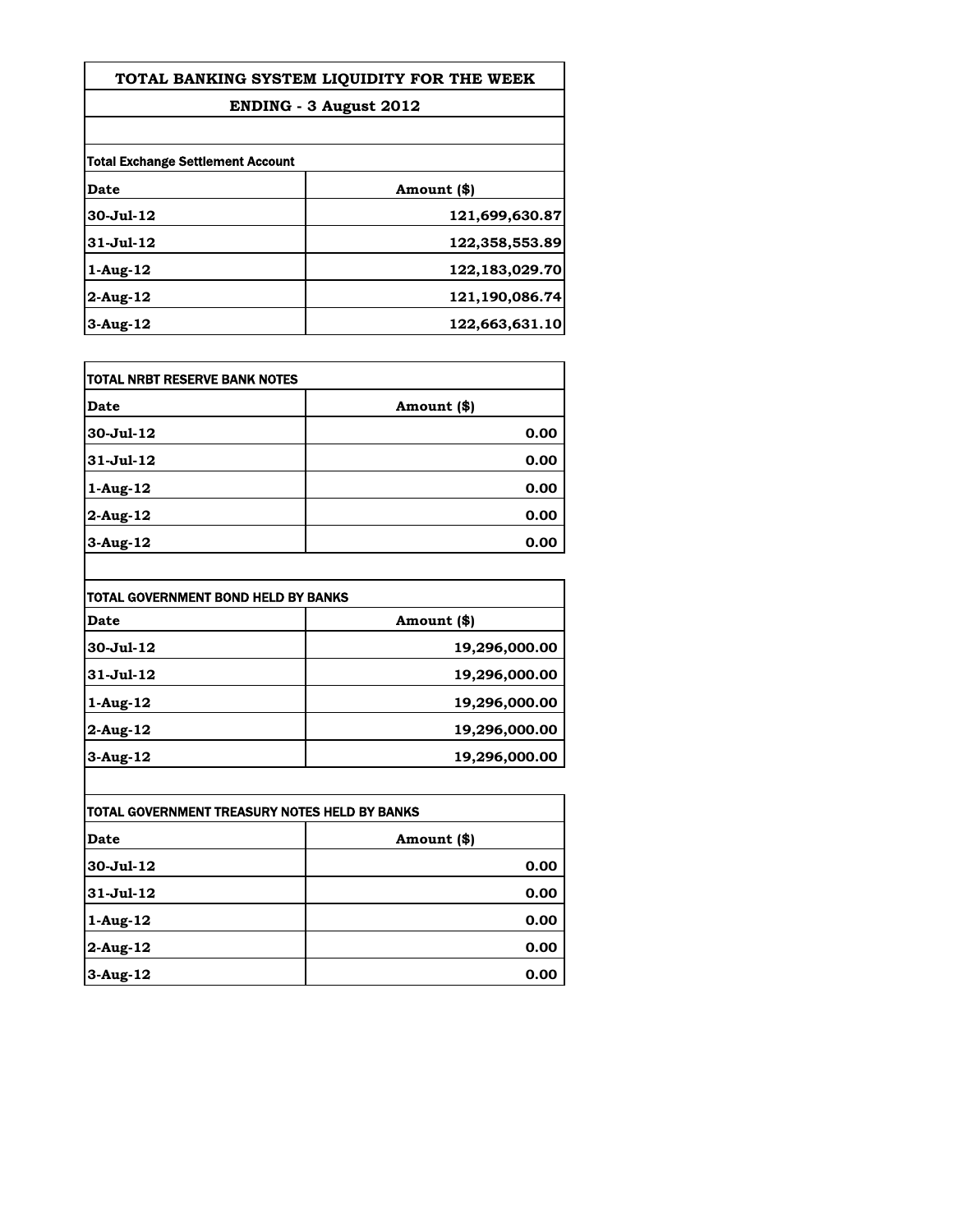## **TOTAL BANKING SYSTEM LIQUIDITY FOR THE WEEK**

## **ENDING - 10 August 2012**

| <b>Total Exchange Settlement Account</b> |                   |
|------------------------------------------|-------------------|
| Date                                     | Amount (\$)       |
| $6$ -Aug-12                              | 121,552,738.30    |
| $7 - Aug - 12$                           | 121, 184, 411. 77 |
| 8-Aug-12                                 | 121,803,464.79    |
| 9-Aug-12                                 | 122,501,479.05    |
| $10$ -Aug- $12$                          | 123,555,143.59    |

| TOTAL NRBT RESERVE BANK NOTES |             |
|-------------------------------|-------------|
| Date                          | Amount (\$) |
| $6$ -Aug-12                   | 0.00        |
| 7-Aug-12                      | 0.00        |
| 8-Aug-12                      | 0.00        |
| 9-Aug-12                      | 0.00        |
| $10$ -Aug-12                  | 0.00        |

| TOTAL GOVERNMENT BOND HELD BY BANKS |               |
|-------------------------------------|---------------|
| Date                                | Amount (\$)   |
| 6-Aug-12                            | 19,296,000.00 |
| 7-Aug-12                            | 19,296,000.00 |
| 8-Aug-12                            | 19,296,000.00 |
| 9-Aug-12                            | 19,296,000.00 |
| 10-Aug-12                           | 19,296,000.00 |

| TOTAL GOVERNMENT TREASURY NOTES HELD BY BANKS |             |
|-----------------------------------------------|-------------|
| Date                                          | Amount (\$) |
| $6$ -Aug-12                                   | 0.00        |
| 7-Aug-12                                      | 0.00        |
| 8-Aug-12                                      | 0.00        |
| 9-Aug-12                                      | 0.00        |
| 10-Aug-12                                     | 0.00        |

 $\overline{\phantom{a}}$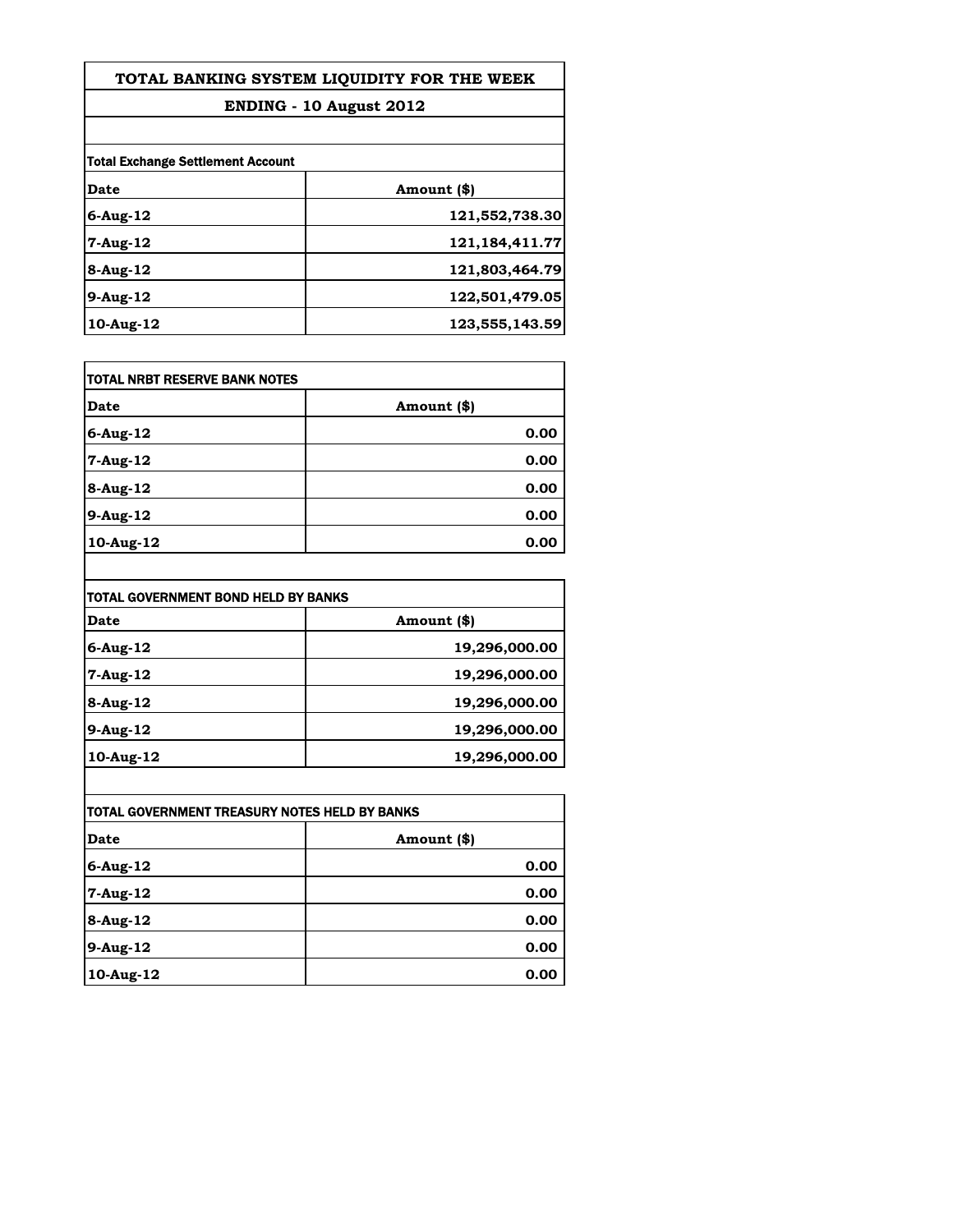| TOTAL BANKING SYSTEM LIOUIDITY FOR THE WEEK<br>ENDING - 17 August 2012 |  |
|------------------------------------------------------------------------|--|
|                                                                        |  |
|                                                                        |  |
| Amount (\$)                                                            |  |
| 122,267,649.55                                                         |  |
| 122,264,539.35                                                         |  |
| 122,915,425.78                                                         |  |
| 123,236,472.26                                                         |  |
| 123,260,146.34                                                         |  |
|                                                                        |  |

| TOTAL NRBT RESERVE BANK NOTES |             |
|-------------------------------|-------------|
| Date                          | Amount (\$) |
| 13-Aug-12                     | 0.00        |
| 14-Aug-12                     | 0.00        |
| 15-Aug-12                     | 0.00        |
| 16-Aug-12                     | 0.00        |
| 17-Aug-12                     | 0.00        |

| <b>TOTAL GOVERNMENT BOND HELD BY BANKS</b> |               |
|--------------------------------------------|---------------|
| Date                                       | Amount (\$)   |
| 13-Aug-12                                  | 19,296,000.00 |
| 14-Aug-12                                  | 19,296,000.00 |
| 15-Aug-12                                  | 19,296,000.00 |
| 16-Aug-12                                  | 19,296,000.00 |
| 17-Aug-12                                  | 19,296,000.00 |

| TOTAL GOVERNMENT TREASURY NOTES HELD BY BANKS |             |
|-----------------------------------------------|-------------|
| Date                                          | Amount (\$) |
| 13-Aug-12                                     | 0.00        |
| 14-Aug-12                                     | 0.00        |
| 15-Aug-12                                     | 0.00        |
| 16-Aug-12                                     | 0.00        |
| 17-Aug-12                                     | 0.00        |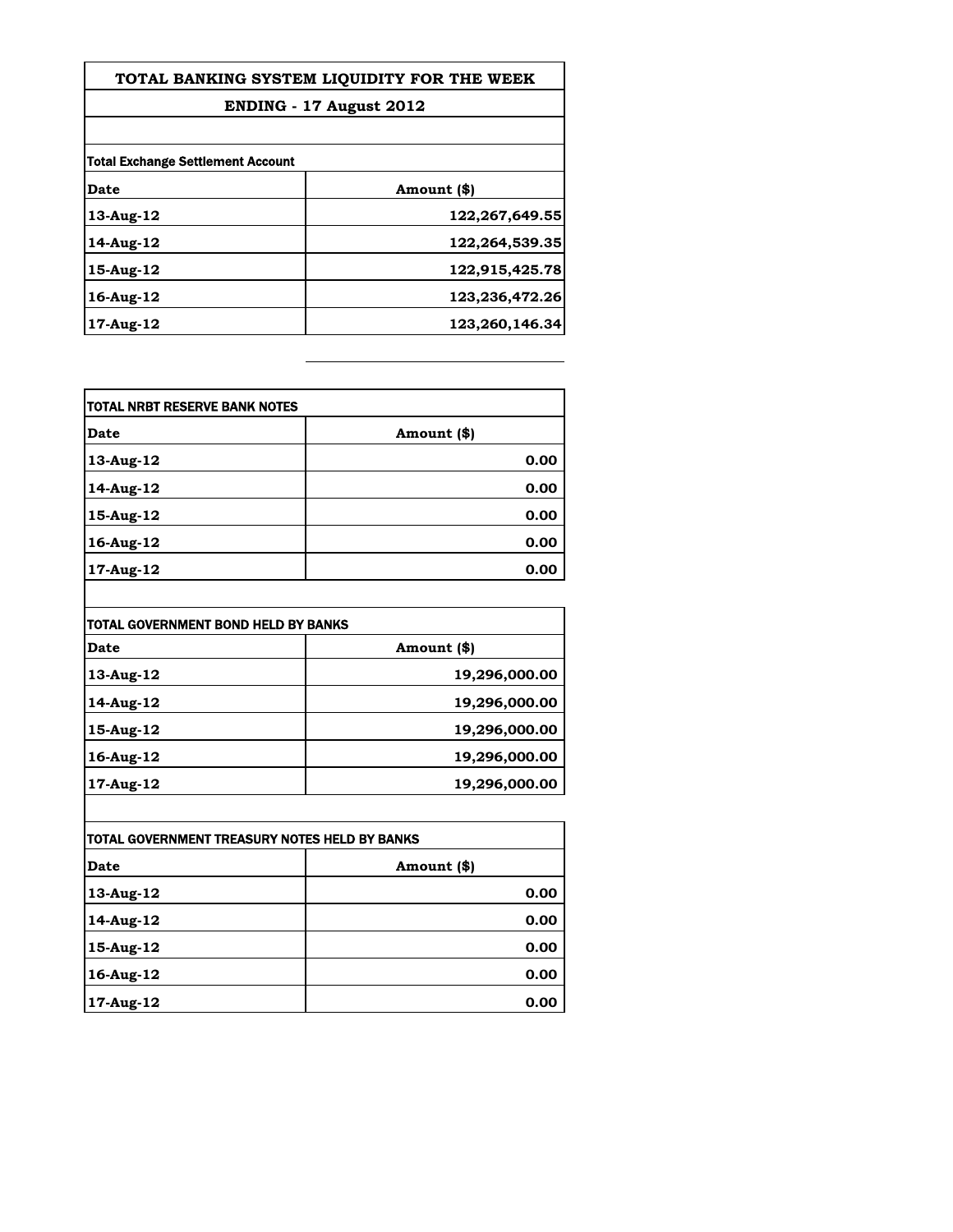| TOTAL BANKING SYSTEM LIQUIDITY FOR THE WEEK<br>ENDING - 24 August 2012 |                |  |
|------------------------------------------------------------------------|----------------|--|
|                                                                        |                |  |
| <b>Total Exchange Settlement Account</b>                               |                |  |
| <b>Date</b>                                                            | Amount (\$)    |  |
| 20-Aug-12                                                              | 122,204,136.80 |  |
| 21-Aug-12                                                              | 123,061,625.65 |  |
| 22-Aug-12                                                              | 123,917,593.71 |  |
| 23-Aug-12                                                              | 124,220,905.97 |  |
| 24-Aug-12                                                              | 123,777,747.97 |  |

| TOTAL NRBT RESERVE BANK NOTES |             |
|-------------------------------|-------------|
| <b>Date</b>                   | Amount (\$) |
| 20-Aug-12                     | 0.00        |
| 21-Aug-12                     | 0.00        |
| 22-Aug-12                     | 0.00        |
| 23-Aug-12                     | 0.00        |
| 24-Aug-12                     | 0.00        |

| TOTAL GOVERNMENT BOND HELD BY BANKS |               |
|-------------------------------------|---------------|
| <b>Date</b>                         | Amount (\$)   |
| 20-Aug-12                           | 19,296,000.00 |
| 21-Aug-12                           | 19,296,000.00 |
| 22-Aug-12                           | 19,296,000.00 |
| 23-Aug-12                           | 19,296,000.00 |
| 24-Aug-12                           | 19,296,000.00 |
|                                     |               |

| TOTAL GOVERNMENT TREASURY NOTES HELD BY BANKS |             |
|-----------------------------------------------|-------------|
| <b>Date</b>                                   | Amount (\$) |
| 20-Aug-12                                     | 0.00        |
| 21-Aug-12                                     | 0.00        |
| 22-Aug-12                                     | 0.00        |
| 23-Aug-12                                     | 0.00        |
| 24-Aug-12                                     | 0.00        |